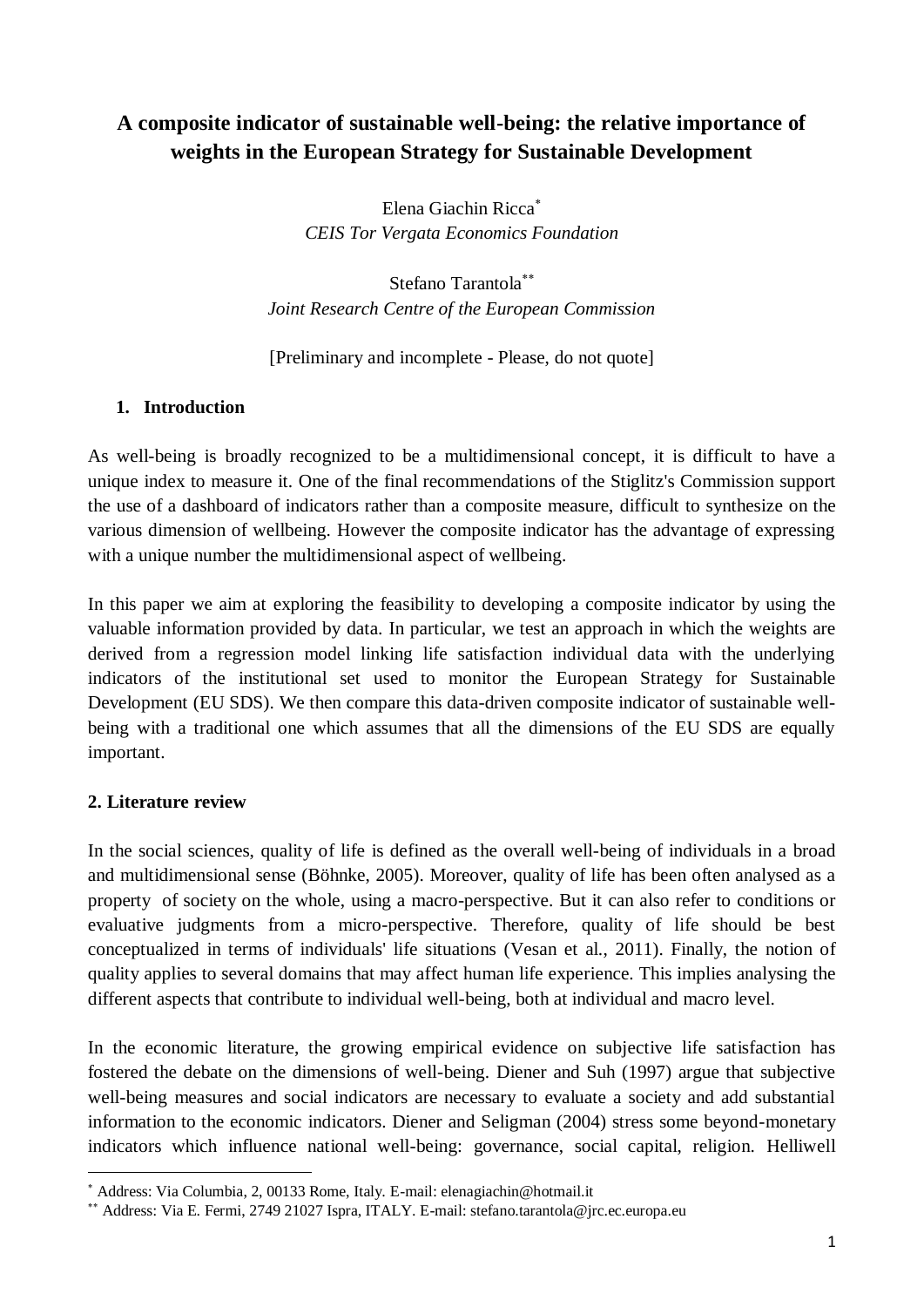(2003) brings arguments in favor of using life satisfaction as a way to evaluate the quality of a society. By using the World Values Survey, he combines individual and societal variables so to assess the effect of individual and national income (GDP), the average level of interpersonal trust, the quality of institutions and life expectancy rate (measuring public health) on citizens' well-being.

A number of papers in this literature have tried to merge the micro perspective of the individual determinants of life satisfaction (as being unemployed) with the macro perspective by including aggregate variables (as the unemployment rate). For instance, Frey and Stutzer (2000) in their study on the influence that institutions of direct democracy have on self-declared life satisfaction of Swiss citizens, differentiate three set of explanatory variables for SWB: *i)* personality and demographic factors; *ii)* micro and macro factors; *iii)* institutional conditions of a society. The micro and macro perspective of well-being is investigated also by Alesina, Di Tella and Mac Culloch (2004). They analyze the influence of inequality over life satisfaction in two "cultural samples" of European and American citizens. Controlling for individual income and other personal characteristics as well as for year and country dummies, they focus on inequality as measured by the Gini coefficient. They find that individuals have a lower tendency to report themselves happy when inequality is high and this is particularly true in Europe. Following this approach, Becchetti, Castriota and Giuntella (2009) test whether the inflation/unemployment trade-off changes according to age and the national degree of employment protection. Using the Eurobarometer survey, they document that the cost of unemployment as perceived by European citizens is markedly higher in central age classes and in countries with lower employment protection with respect to the perceived cost of inflation.

#### **3. The model**

-

Provided that reported subjective wellbeing is a valid and empirically adequate measure for individual wellbeing, it can be modeled in a micro econometric function as follows:

*Life Satification*<sub>ijt</sub> = 
$$
\alpha + X'_{ijt} \beta + Z_{it}' \gamma + \varepsilon_{ijt}
$$

Life satisfaction is a latent variable that is observed by the verbal assessment of people. It is specific to each individual (*i*) living in country (*j*) in a point in time (*t*). Subjective life satisfaction can be explained by observable variables like the socio demographic and economic characteristics both at individual  $(X)$  and domestic level  $(Z)$ . Among the domestic conditions of life, we highlight unemployment and the level of development of the domestic economy, but also we can go beyond GDP by accounting for the elements relevant to the sustainable and multidimensional development of a society. In order to do this, we take as a reference the European Strategy for Sustainable Development  $(EU SDS)^{1}$ .

<sup>&</sup>lt;sup>1</sup> The EU SDS is primarily concerned with quality of life, equity between and within the generations. It is the result of the European Council held in 2001 in Göteborg, where the EU Member States gathered to discuss a long-term strategy policy for economically, socially and ecologically sustainable development so to meet its responsibility toward the United Nations declaration on Sustainable Development signed in 1992 in Rio de Janeiro. In 2006 the European Council put forward a Renewed Strategy which set out a more coherent operational strategy meeting the challenges of sustainable development. The overall strategy tackles environmental protection, social equity and cohesion, economic prosperity, external responsibilities. It is articulated around seven key challenges: climate change and clean energy; sustainable transport; sustainable consumption and production; conservation and management of natural resources; public health; social inclusion, demography and migration; global poverty and sustainable development challenges.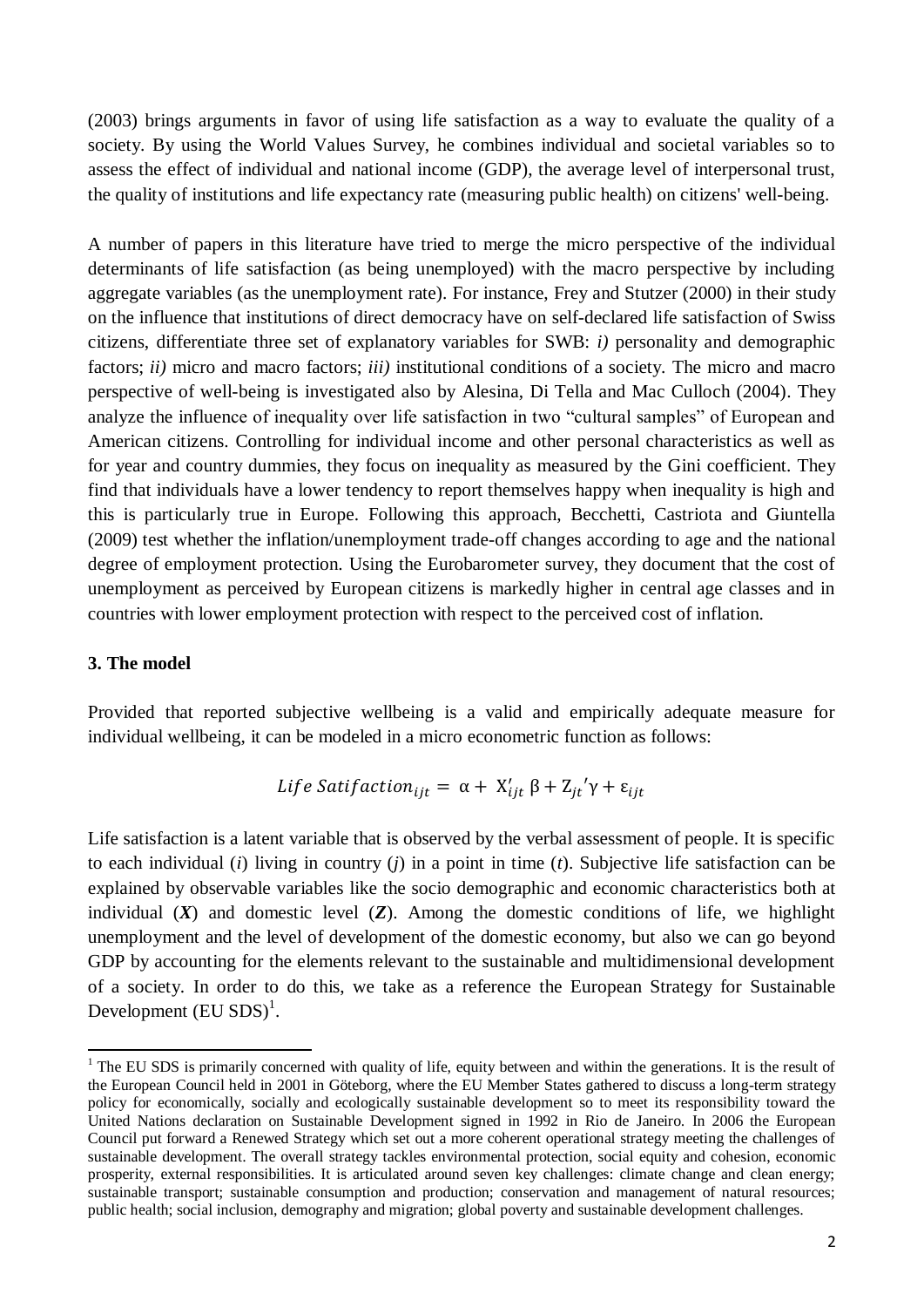The final goal of this paper is to end up with a composite indicator for sustainable well-being. The composite indicator of sustainable well-being for country j at time t, based on the EU SDS headline indicators  $Z_{it}$ , is defined as

$$
W\!B_{it} = Z_{it}^{\dagger} \gamma
$$

i.e. a linear aggregation, where γ are the estimated weights. We call these weights *objective* because they are obtained using a statistical estimation procedure from given observations, although they derive from subjective evaluation of life satisfaction. The sustainable well-being composite indicator is then calculated at country level for each European Member State surveyed and at a given point in time.

### **4. Empirical Evidence**

Our empirical analysis is based on the Eurobarometer Survey on Western European countries, available from 1975 to 2009. Information on our dependent variable, i.e. self-declared life satisfaction, is drawn from the question "On the whole, are you very satisfied, fairly satisfied, not very satisfied or not at all satisfied with the life you lead?" (very satisfied=4, down to not at all satisfied=1). Personal information about respondents includes: age, gender, educational attainment, employment status, marital status, family size and household income (which is expressed in terms of classes specific at country-year level). Indeed, this list represents the core set of the explanatory variables for subjective well-being, as widely recognised by the literature (see Dolan et al. 2009).

Macroeconomic controls include unemployment and inflation rates at national level and gross national disposable income (GDI) per capita in purchasing power standards which, according to the OECD, represents a better proxy for the standard of living than gross domestic product. Country and year fixed effects are also included in the model so to capture the life satisfaction commonly shared by EU citizens and due to specific country and time conditions.

We then insert as additional explanatory variable the key challenges of sustainable development as recognized in the EU SD strategy and summarized by the headline indicators of each area. Hence, for the socio economic development challenge we consider the headline indicator of the growth rate of per capita GDP, while for the goal of sustainable consumption and production, we insert the resource productivity. For the social inclusion we consider the total risk of poverty rate. For the demographic changes we consider the employment rate of older worker. For the public health challenge, we consider the healthy life years by gender and life expectancy at birth by gender. For the climate change and energy challenge, the headline indicators are two: the greenhouse gas emissions and the share of renewable in gross inland energy. For the sustainable transport challenge, the headline indicator is the energy consumed by the transportation system relative to GDP. For the natural resources challenge, the headline indicator is the common bird index. Finally, for the global partnership the indicator is the official development assistance (*ODA*). As the variables are expressed in different units of measurement, we apply the standardization.

Unfortunately, our evidence is strongly limited by the EU SDS headline indicators (see Eurostat, 2009) which are not available for all the Eurobarometer waves. In fact, we can carry out our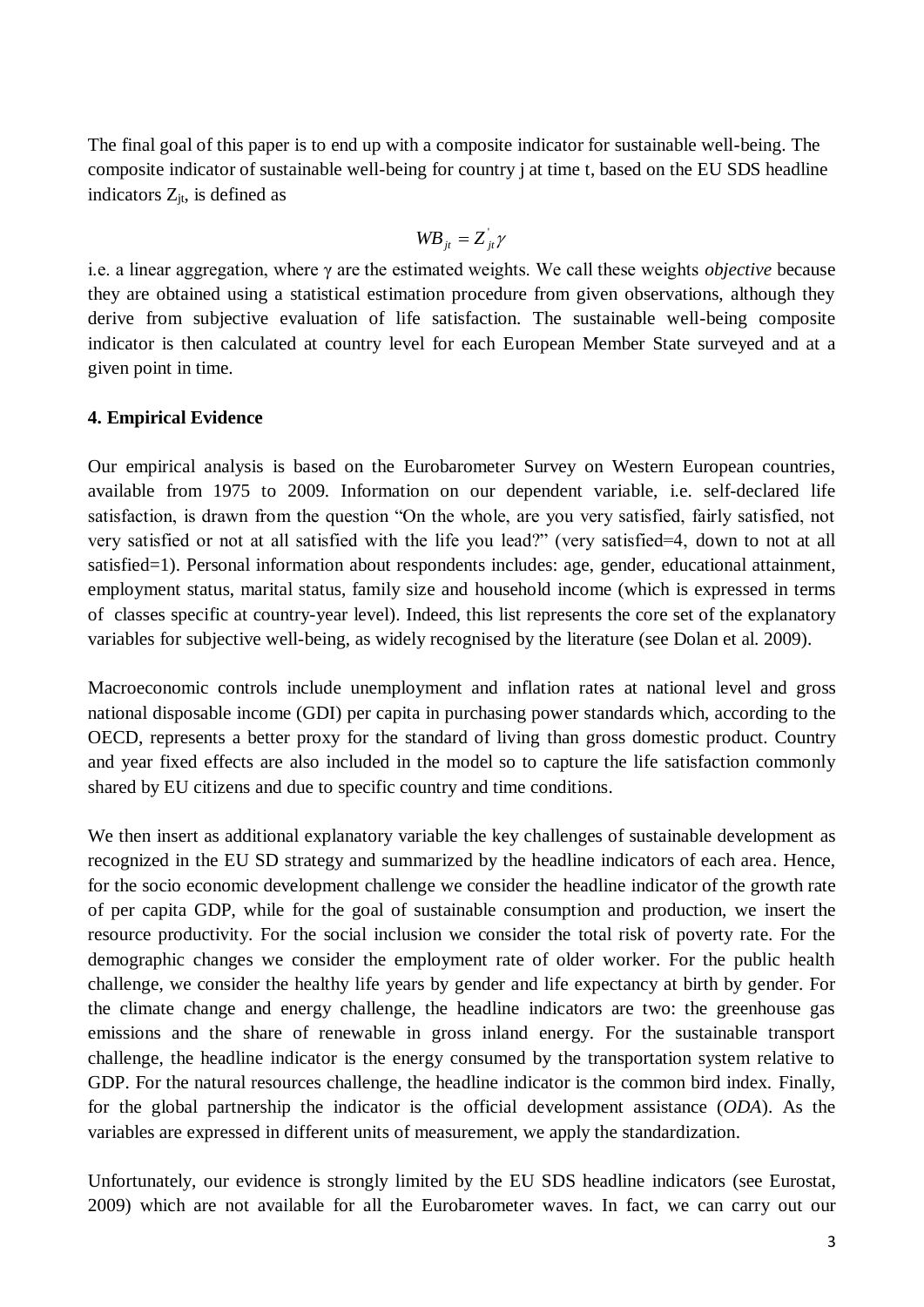investigation for the following years: 1998, 1999, 2000, 2001; and on the following countries: France, Belgium, Germany, Italy, Denmark, Ireland, United Kingdom, Spain, Sweden, Austria, Cyprus. We end up with a number of individual observations of 67,077.

The categorical nature of the life satisfaction data is dealt with by an ordered logit with standard errors clustered by country and year. In the first regression we try to disentangle the effects due to individual and macro economic circumstances from those related to the elements of sustainable development selected by the EU SDS. The ordinal regression model is a continuous latent variable model where y\* is individual life satisfaction, and the observed response categories are only 4. The probability of and observed outcome  $(m)$  for a given value of X is:

Pr(life satisfaction = m|X) = Pr( $\tau_{m-1} \le y^* < \tau_m |X|$ ) = F

Where F is the conditional function for  $\varepsilon$ , while

 $X\beta = \beta_1$ Var Socio Demographic +  $\beta_2$ Economic Factors +  $\beta_3$ EU SDS

Our focus is on the highest degree of the subjective life satisfaction, as we want to measure the likelihood of being very satisfied with one's own life (life Sat  $=$  4) related to a change in the individual situation as well as in the socio economic and environmental conditions.

Table 1 shows the marginal effects of selected variables in increasing the probability of people declaring to be very satisfied of their lives. The effects of the socio demographic and socio economic characteristics at individual levels (i.e. X variables) are stylized facts<sup>2</sup>. We rather focus on the headline indicators of the EU SDS. By changing the number of the macro variables, we obtain different estimation models, so to measure the relevance of single indicators<sup>3</sup>. We find that the most statistical significant elements for our EU SDS indicators come out from model D. In that model, four indicators (i.e. risk of poverty, employment rate of elders, green house gas emissions, life expectancy) have a strong magnitude. While two indicators are not statistically significant (i.e. sustainable consumption and use of renewable energy). Hence, we choose these coefficients to be the weights of our *objective* composite indicator.

| Table 1. Subjective life satisfaction and EU SDS indicators, Eurobarometer (1998 - 2001). |  |
|-------------------------------------------------------------------------------------------|--|
|-------------------------------------------------------------------------------------------|--|

| Variables selection              | A             |              |              |              | E            |
|----------------------------------|---------------|--------------|--------------|--------------|--------------|
| Household Income                 | $0.0175***$   | $0.0176***$  |              |              |              |
| Unemployment rate                | $-0.0257***$  | $-0.0129$    | $-0.0238**$  | $-0.00847$   |              |
| Inflation rate                   | $-0.00475***$ | 0.00144      | $-0.00275$   | $0.00408**$  |              |
| Gross Disposable Income          | $0.0625***$   |              | $0.0723***$  |              |              |
| <i>Risk of Poverty</i>           | $-0.0695***$  | $-0.138***$  | $-0.0952***$ | $-0.169***$  | $-0.0970**$  |
| <i>Biodiversity</i>              | 0.0114        | $-0.0532***$ | 0.0128       | $-0.0623***$ | $-0.0403***$ |
| <i>Employment rate of elders</i> | $-0.0843$     | $0.181***$   | $-0.0459$    | $0.253***$   | $0.198***$   |
| Energy consumption in transport  | $-0.0280***$  | $-0.0256***$ | $-0.0266***$ | $-0.0238***$ | $-0.0272***$ |

<sup>2</sup> For reason of space we omit the results, but they are available upon the authors.

<sup>3</sup> In A we estimate the full model; in B we do not include the GDI; in C we did not include the household income; in D we do not include the household income and the GDI (so that the only economic variable remains the unemployment rate, the inflation rate and the rate of growth of the economy); in E we did not include the economic variables at all. A further reason to insert separately the macro variables is that there are still doubts on the reliability of these coefficients due to the collinearity within Z and between X and Z.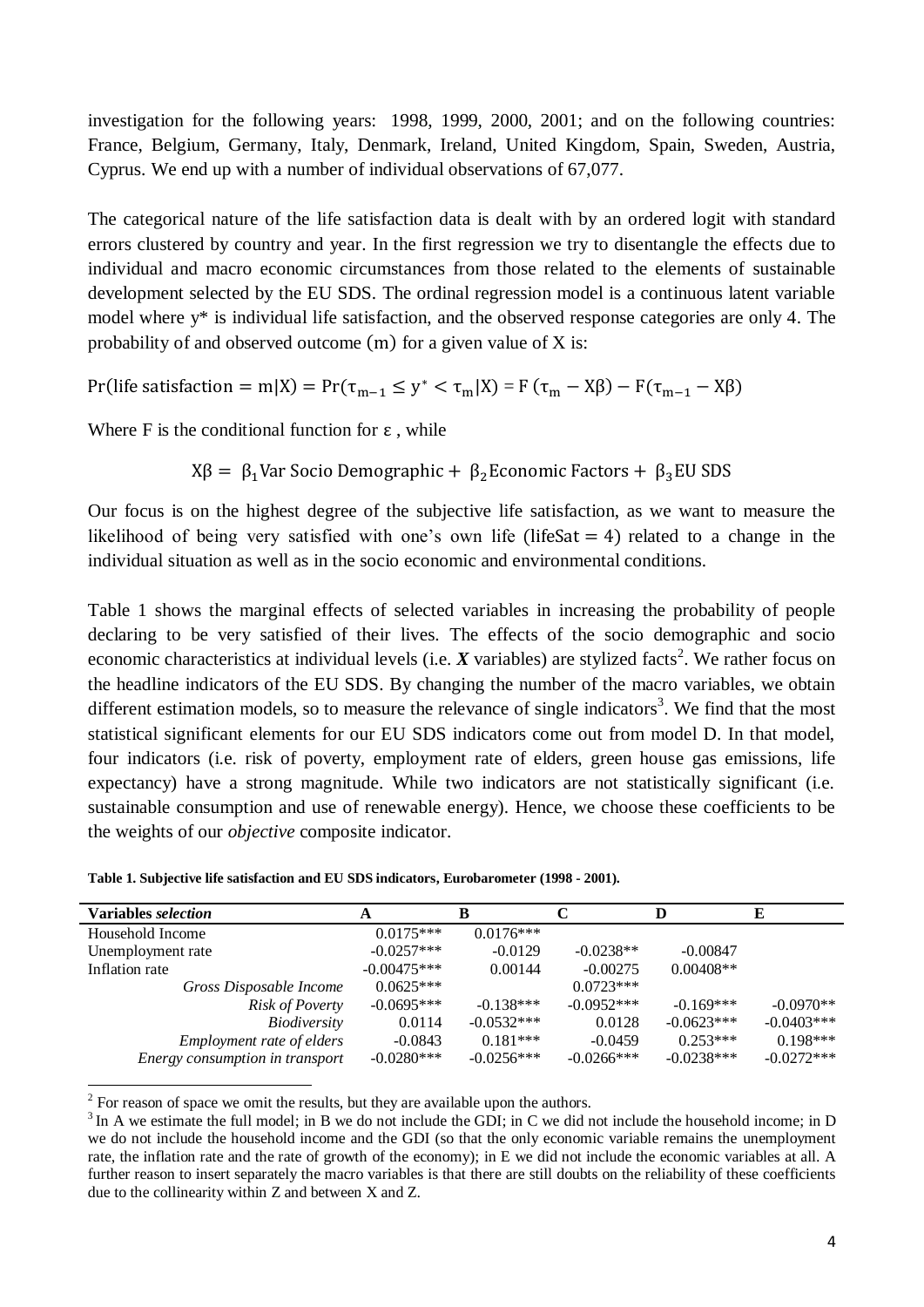| Green-house Gas emissions<br><b>Official Development Aid</b>                                                       | 0.0423<br>$-0.0464**$ | $0.151***$<br>$-0.0954***$ | $0.0847*$<br>$-0.0698***$ | $0.212***$<br>$-0.120***$ | $0.179***$<br>$-0.0844***$ |
|--------------------------------------------------------------------------------------------------------------------|-----------------------|----------------------------|---------------------------|---------------------------|----------------------------|
| Sustainable consumption                                                                                            | $-0.00668$            | $-0.0227$                  | 0.0267                    | 0.00375                   | $-0.0572$                  |
| Use of renewable energy                                                                                            | $-0.0744*$            | $-0.00535$                 | $-0.0326$                 | 0.0517                    | $-0.0309$                  |
| Life expectancy                                                                                                    | $0.207***$            | $0.495***$                 | $0.287***$                | $0.624***$                | $0.516***$                 |
| GDP growth rate                                                                                                    | $0.0269***$           | $0.0247*$                  | $0.0208**$                | 0.0238                    | $0.0418**$                 |
| Legend: * $p<0.05$ ; ** $p<0.01$ ; *** $p<0.001$ ; Standard Errors adjusted for clusters in year – country groups. |                       |                            |                           |                           |                            |
| Dummy for year and country fixed effect are among the controls.                                                    |                       |                            |                           |                           |                            |

The second step of our analysis is to use the odds ratio for the EU SDS headline indicators and to compute the weight of a composite indicator. The computed indicator is a linear aggregation of coefficients which are data driven. In other words, the coefficients estimated from the life satisfaction regression have been converted to weights. The coefficients are taken in absolute value and normalized to sum to one. Moreover, when there is a negative sign, we swap the direction of the indicators before the aggregation. The components of our objective composite indicators are listed in Table 2.

**Table 2. Weights of the EU SDS indicators computed from the subjective well being estimation's coefficients.**

| <b>EU SDS indicators</b>        | weights |
|---------------------------------|---------|
| <b>Risk of Poverty</b>          | 0.12    |
| Biodiversity                    | 0.04    |
| Employment rate of elders       | 0.17    |
| Energy consumption in transport | 0.01    |
| Green-house Gas emissions       | 0.14    |
| <b>Official Development Aid</b> | 0.08    |
| Sustainable consumption         |         |
| Use of renewable energy         |         |
| Life expectancy                 | 0.42    |
| GDP growth rate                 | 0.01    |

The last step of our analysis is a comparison between the composite indicator created using the empirical weights derived by estimating the life satisfaction regression (called objective) and the composite indicator computed with a linear aggregation of EU SDS headline indicators each of them equally weighted (i.e. using weight given from experts). This second indicator is called "subjective" as it relies on experts judging all the EU SDS dimensions being equally important.

In Figure 1 we plot these two composite indicators and the total score finalized by each EU countries investigated in the empirical analysis. The composite indicators scores (on a range 0 – 1,000) are generally higher for regression-based weights. For some countries the ranking can change considerably, for instance Ireland and CZ. While, other countries ends up to be neutral to change of weights.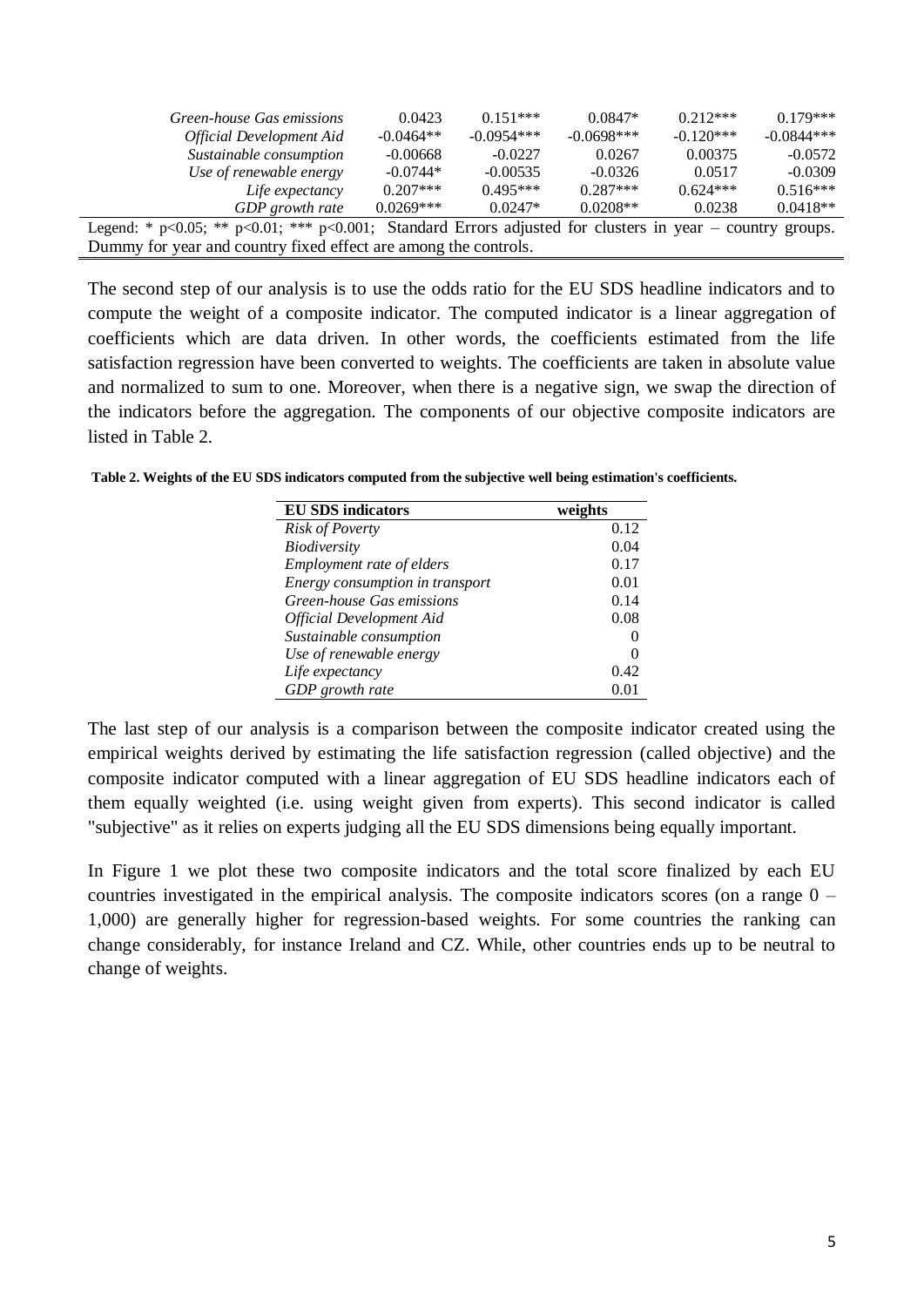

### **5. Conclusions**

This paper investigates the relation between the headline indicators of the EU SDS and subjective well-being in several European countries. In particular, by using the Eurobarometer Survey we try to estimate whether citizens' s life satisfaction is related to the priorities set by the European Council in 2001 at Goteborg. In a preliminary analysis, we found that people are concerned by life expectancy, risk of poverty, employment rate of elders, and green house gas emissions. After having estimated the coefficients of the EU SDS headline indicators, we make an attempt to aggregate those variables in a unique composite indicator for *sustainable well-being*. We called this indicator an "objective" one as it is based on weights derived directly from data estimation. This objective composite indicator is then compared to a "subjective" composite indicator which aggregates the elements of the EU SDS with equal weights, as it relies on the assumption that all the EU SDS dimensions have equal importance in determining sustainable well-being. We then check the different rankings obtained by European countries. The country scores are generally higher when using the objective composite indicator. For some countries the ranking can change considerably, while other countries are neutral to the change of weights.

## **References**

Becchetti, L., Castriota, S. and Giuntella, O., (2009). The Effects of Age and Job Protection on the Welfare Costs of Inflation and Unemployment: a Source of ECB anti-inflation bias? European Journal of Political Economy Vol. 25, No. 1

Böhnke, P. and Delhey, J. (1999). Poverty in a multidimensional perspective: Great Britain and Germany comparison, FS III 99-413, WZB-papers, Berlin.

Commission on the Measurement of Economic Performance and social Progress, (2009) Survey of